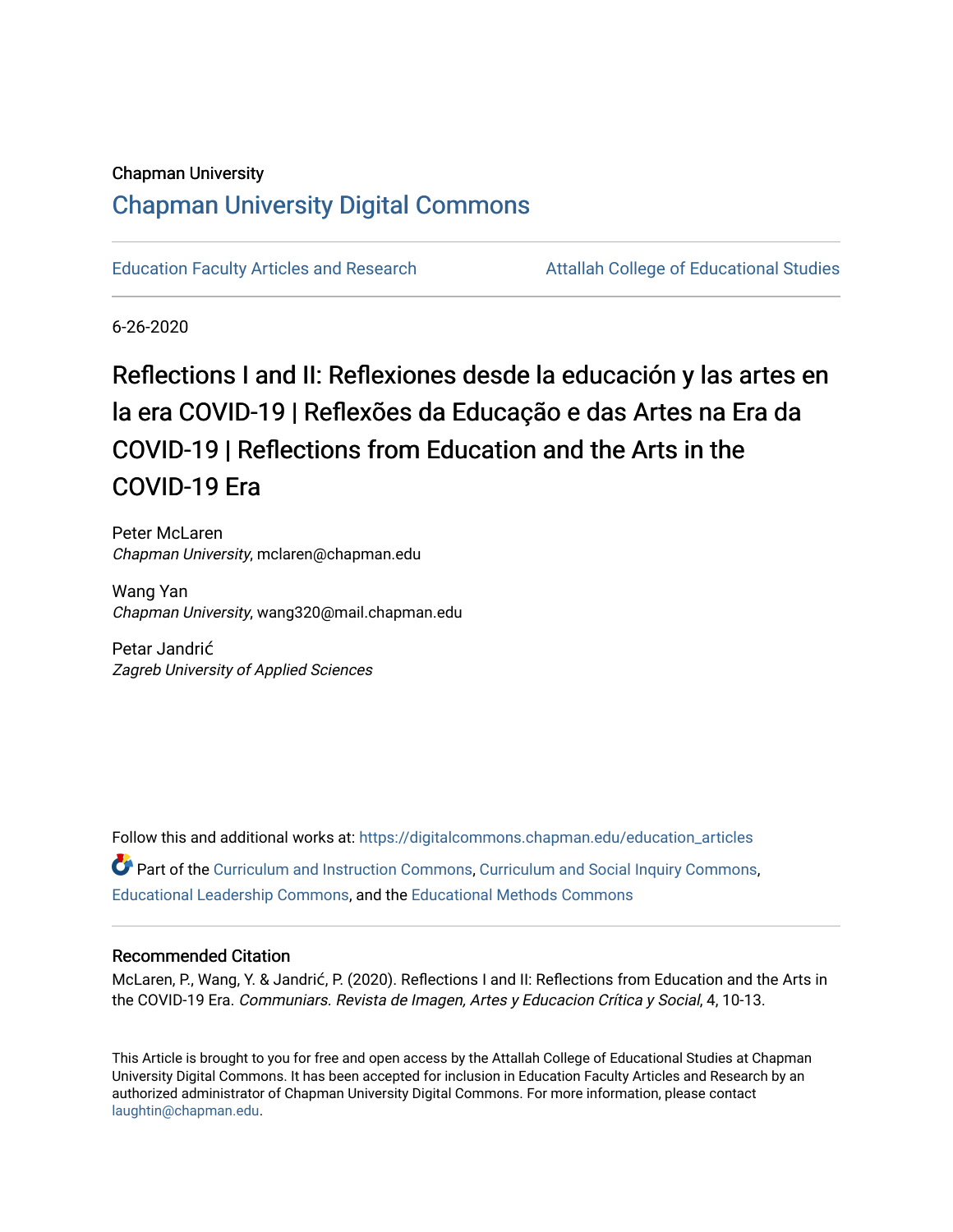## Reflections I and II: Reflexiones desde la educación y las artes en la era COVID-19 | Reflexões da Educação e das Artes na Era da COVID-19 | Reflections from Education and the Arts in the COVID-19 Era

## **Comments**

This article was originally published in Communiars. Revista de Imagen, Artes y Educacion Crítica y [Social](http://institucional.us.es/communiars/numero-4-especial-de-communiars/), volume 4, in 2020.

This scholarship is part of the [Chapman University COVID-19 Archives](https://digitalcommons.chapman.edu/covid-19_archives/).

### Creative Commons License



This work is licensed under a [Creative Commons Attribution-Noncommercial-No Derivative Works 4.0](https://creativecommons.org/licenses/by-nc-nd/4.0/) [License](https://creativecommons.org/licenses/by-nc-nd/4.0/).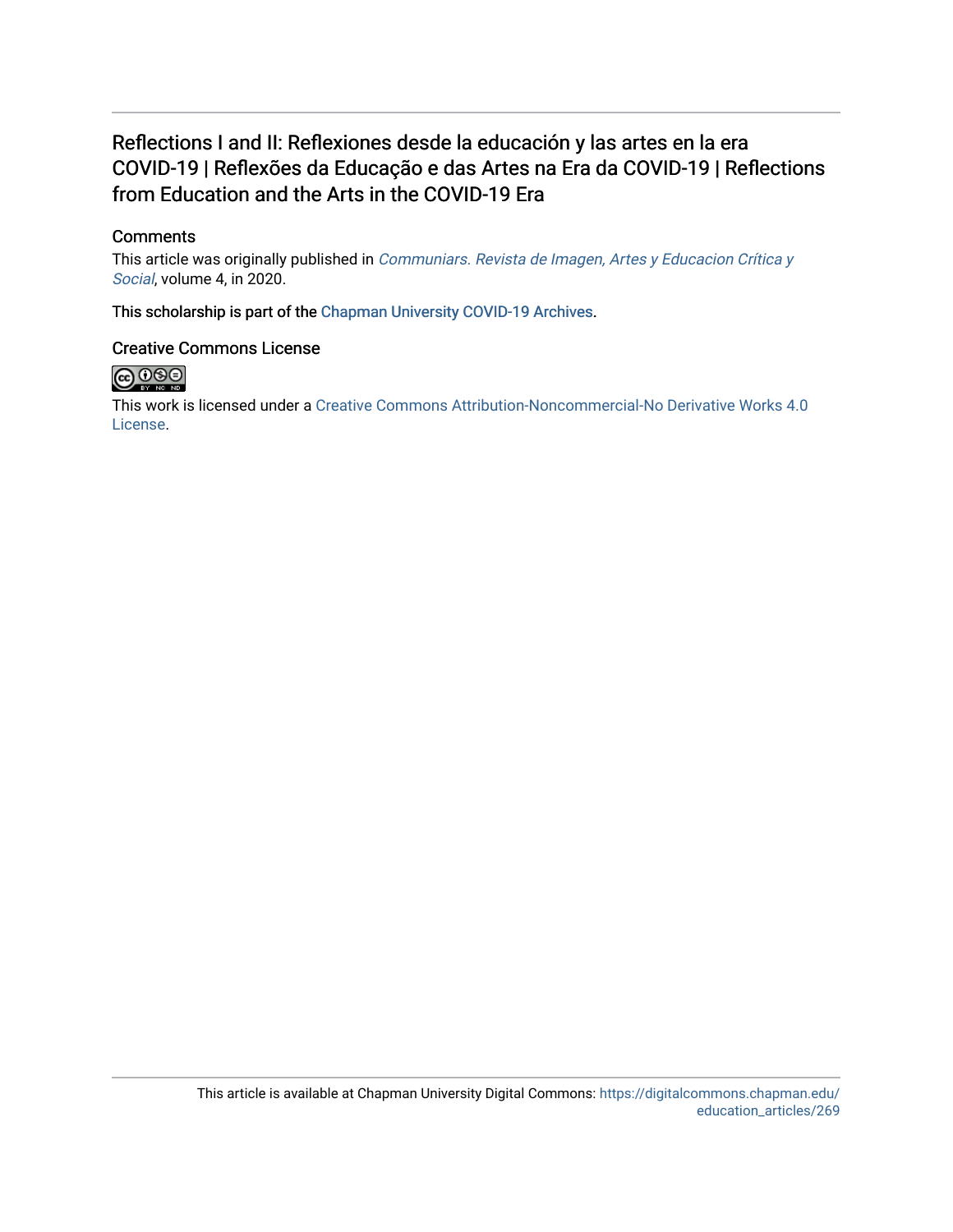# Reflections  $|\cdot|$

Reflexiones desde la educación y las artes en la era COVID-19 | Reflexões da Educação e das Artes na Era da COVID-19 | Reflections from Education and the Arts in the COVID-19 Era

## PETER MCLAREN | [mclaren@chapman.edu](mailto:mclaren@chapman.edu)

CHAPMAN UNIVERSITY | USA

WANG YAN | [wang320@mail.chapman.edu](mailto:wang320@mail.chapman.edu) CHAPMAN UNIVERSITY | USA

## PETAR JANDRI**Ć** | [pjandric@tvz.hr](mailto:pjandric@tvz.hr)

TEHNICKO VELEUCILISTE U ZAGREBU · ZAGREB UNIVERSITY OF APPLIED SCIENCES | HRVATSKA · CROATIA

Received · Recibido · Recebido : 10/04/2020 | Accepted · Aceptado · Aceito: 30/04/2020

**How to cite this article · Cómo citar este artículo · Como citar este artigo:**

McLaren, P., Wang, Y. & Jandrić, P. (2020). Reflections I and II: Reflections from Education and the Arts in the COVID-19 Era. *Communiars. Revista de Imagen, Artes y Educacion Crítica y Social,* 4, 10-13.

#### Abstract:

*Reflection I* comes from the North American context, from Chapman University (USA). Peter McLaren is a professor at Chapman University, a researcher of reference in the international field of critical pedagogy. Wang Yan is a researcher in the Faculty of Educational Studies at Chapman University, her current research interest include Culture and Curricular Studies. *Reflection II* is developed by Petar Jandrić, professor at University of Applied Sciences of Zagreb (Croatia), researcher and expertise in understanding the intersections between critical pedagogy and information and communication technologies.

Keywords: COVID-19. Arts. USA. Critical Pedagogy. Croatia. Postdigital.

Resumen:

La *Reflexión I* proviene del contexto norteamericano, de la Universidad de Chapman (EE.UU.). Peter McLaren es profesor de la Universidad de Chapman, un investigador de referencia en el campo internacional de la pedagogía crítica. Wang Yan es investigadora de la Facultad de Estudios Educativos de la Universidad de Chapman, sus intereses actuales de investigación incluyen la Cultura y los Estudios Curriculares. La *Reflexión II* está desarrollada por Petar Jandrić, profesor de la Universidad de Ciencias Aplicadas de Zagreb (Croacia), investigador y experto en la comprensión de las intersecciones entre la pedagogía crítica y las tecnologías de la información y la comunicación.

Palabras claves: COVID-19. Artes. USA. Pedagogía Crítica. Croacia. Postdigital.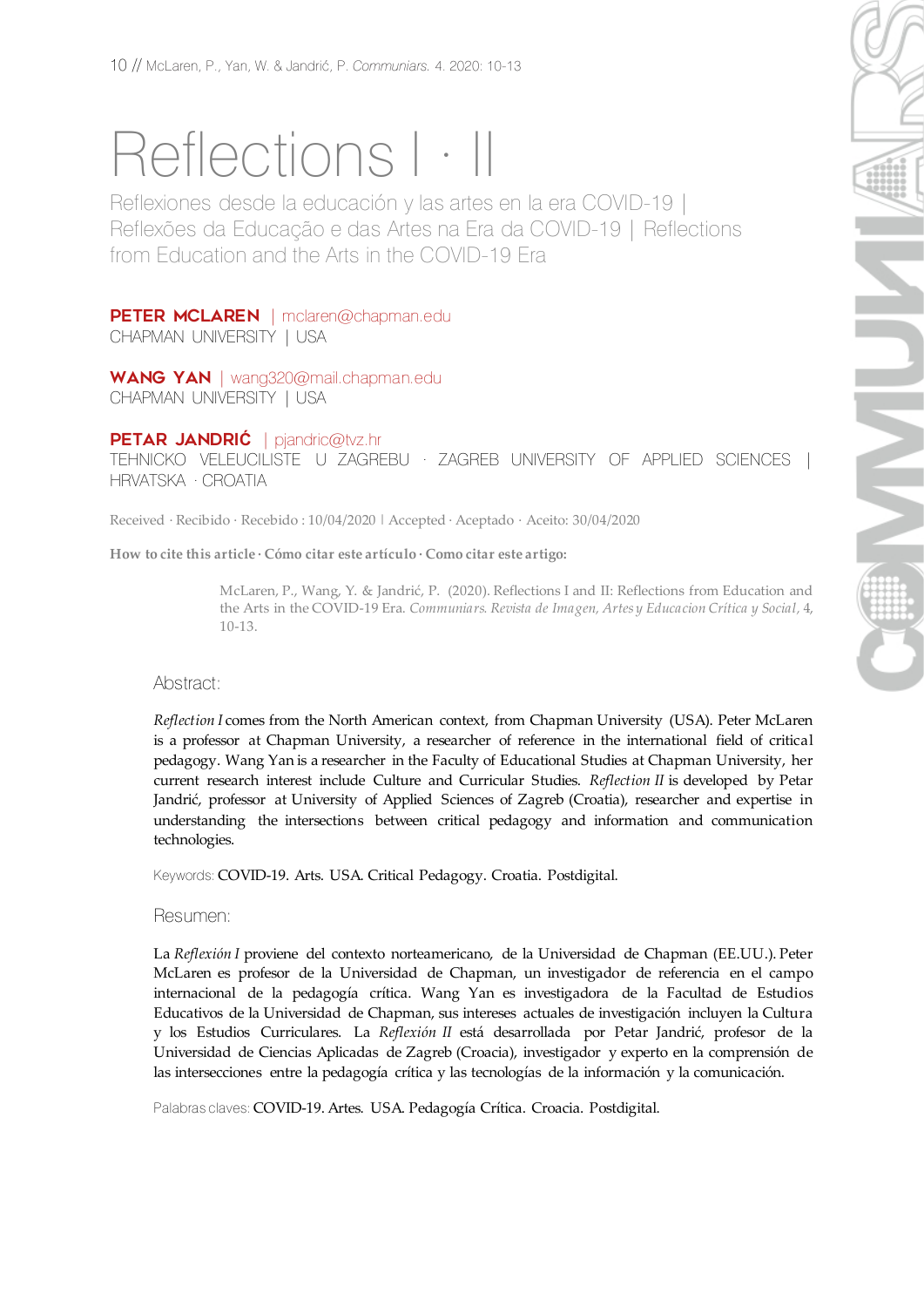#### Resumo:

*Reflexão I* vem do contexto norte-americano, da Chapman University (EUA). Peter McLaren é professor da Chapman University, um pesquisador de referência no campo internacional da pedagogia crítica. Wang Yan é pesquisadora da Faculdade de Estudos Educacionais da Chapman University, seu interesse atual de pesquisa inclui Cultura e Estudos Curriculares. *Reflexão II* é desenvolvida pela Petar Jandrić, professor da Universidade de Ciências Aplicadas de Zagreb (Croácia), pesquisador e especialista na compreensão das interseções entre a pedagogia crítica e as tecnologias de informação e comunicação.

Palavras-chave: COVID-19. Artes. EUA. Pedagogia Crítica. Croácia. Pós-digital.

## Reflection I

The US is in chaos, as Trump and his sycophantic minions wage war against democratic values, institutions and laws, bringing despotism to every nook and cranny of public life. Since the Trump administration has egregiously botched its response to the pandemic, there exists a supreme urgency in finding alternative sources of aid for the nation's aggrieved communities. Clearly, our involvement in social media has been ramped up during periods of enforced quarantine and it's time to take advantage of this involvement. This is a prime moment for the arts to play an increasing role. All art is a form of technology and when creatively employed by social justice warriors, social media can help us connect to people in distant geographical locations. But in doing so there is usually a price to pay—a neglect of our own local communities. The global reach of our communications has its advantages and benefits but too often we are sucked away, as in a vacuum tube, from involvement in our own local neighborhoods and communities. With social media, we meet up daily with people with whom we are most compatible but who may reside thousands of miles away, often in other countries. Yet in many instances we don't know the cares and concerns of our most immediate neighbors who live on the next street over from us. Consequently, it is increasingly imperative to find **innovative ways** to become more politically active in our own local communities. One excellent example is Zero Hour, a coalition of youth climate activists who are utilizing targeted online campaigns which can include virtual training, webinars and the distribution of educational materials. Also, Youtube, Twitter, Instagram, Skype, Zoom, Tick-Tock, Facebook, online postings with hashtags and email offer digital platforms for building solidarity and reciprocity in the midst of this pandemic. Activists can create digital strikes that can be focused on single issue campaigns or actions that encompass multiple issues. Greta Thunburg has taken her climate strike online. Digital protests among public school teachers can sketch out the relationship between educational policy and neoliberal capitalism; podcasts can be made available relating climate change to the global economy, or linking the current pandemic to the climate crisis, or educating the public about the necessity of a socialist alternative to capitalism.

These digital protests can be made more conceptually and affectively engaging by utilizing digital artifacts in multimedia art projects that serve as democratic and pro-social adjuncts to community-based projects. Arts organizations can help to rebuild community, and offer a spirit of hope in difficult times. Applied theater professors such as New Zealand's Peter O'Connor, has worked in creating improvised theater projects in prisons, psychiatric hospitals, and in earthquake zones. He recently worked with the Museum of Contemporary Arts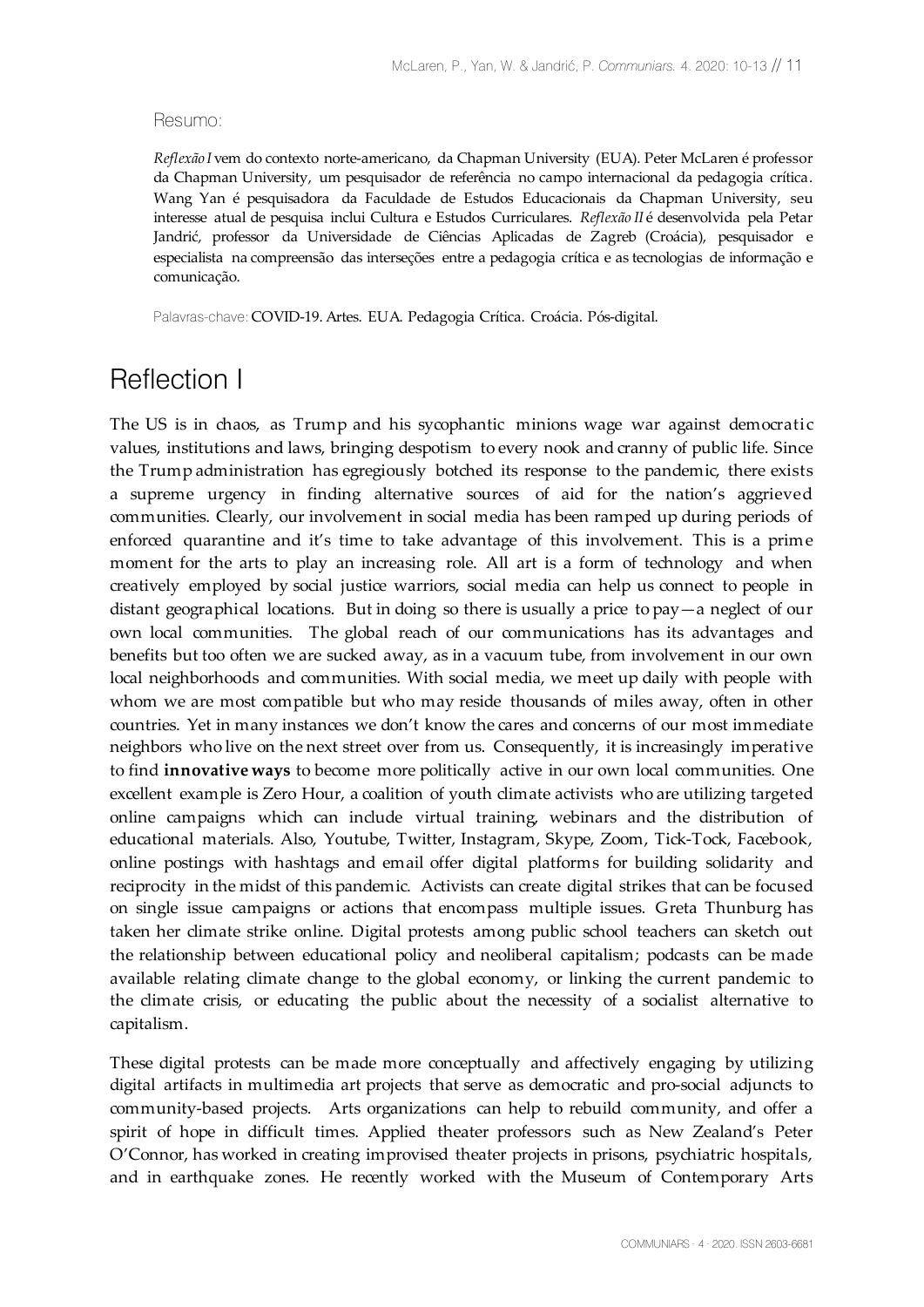(MOCA) the Los Angeles Poverty Department (LAPD), the Skid Row Housing Trust, Urban Voices, Piece by Piece and My Friends Place and created a show in just one week illustrating how Skid Row is a symptom of the wider issue of human greed and larger capitalist social relations. With the right planning and creativity, such work can be effectively moved online. Activists with a background in applied and participatory theater can creatively utilize their own online approaches such as Keith Johnstone's *Impro*, Joe Norris's *playbuilding*, or Augusto Boal's *Theater of the Oppressed.* Organizing dramaturgical experiences through digital technology can motivate viewers to reflect upon their struggles with living in the shadow of the coronavirus. Such activities can serve as catalytic agents for constructing local as well as global, anti-capitalist solidarity. Here new counterhegemonic digital tools can be created for building solidarity movements designed to counter conspiracy narratives that are currently poisoning the internet. In Wuhan China, where the first pandemic outburst started, a Wuhan writer named Fang Fang wrote 60 entries about life in Wuhan city during the pandemic. Her entries connected with and warmed so many lonely and aggrieved souls in Wuhan and outside of Wuhan. Fang Fang's diary, which is controversially well known in China, will be published in English under the title, Wuhan Diary. Similarly, in New York City, a Chinese American female writer named Lan Lan wrote daily entries in Chinese about the pandemic in the New York area. Those diaries serve as powerful counternarratives contesting conspiracy theories and demystifying people's lives in two countries. Sadly, Lan Lan was hit by a car in her own neighborhood and passed away on March 27<sup>th</sup>.

In addition, Marxist activists remain engaged in a focused, historical materialist analysis since it is the case that numerous and execrable fascist regimes throughout the world continue to build strength under the cover of managing populations with powers of detention justified in the name of preventing infections from the deadly coronavirus. Once we are past the worldhistorical crisis brought about by the coronavirus crisis, we need to mobilize resistance against the surveillance state and efforts to normalize the union-busting practices of mega corporations such as Amazon and Walmart. First and foremost, need a public discussion to help us calibrate the balance we believe it is necessary to achieve between state surveillance and control and individual rights—a balance that will not sound the death knell of democracy.

> *Peter McLaren & Yan Wang* Chapman University. USA

## Reflection II (Arts after Covid-19)

Following outbreak of Covid-19 pandemic, various human activities – including almost all aspects of cultural production and consumption – have been transferred online in a blink of an eye. We live in postdigital times, in which digital and analogue aspects of our lives are intertwined in multiple, unpredictable, 'dirty' ways, and this disruptive event is exemplary of "rupture and continuation" of our postdigital reality (Jandrić et al. 2019). In regards to medium, there is nothing new in exhibiting art online. Newspapers are online, politics is online, pornography is online, school is online… so why not art? Certainly, the Internet cannot exactly reproduce this bead of sweat on musician's face while s/he is playing a difficult solo, or that tiny nuance in actor's facial expression. However, the Internet also offers novel forms of expression and consummation of artistic content, which cannot be done in a face to face